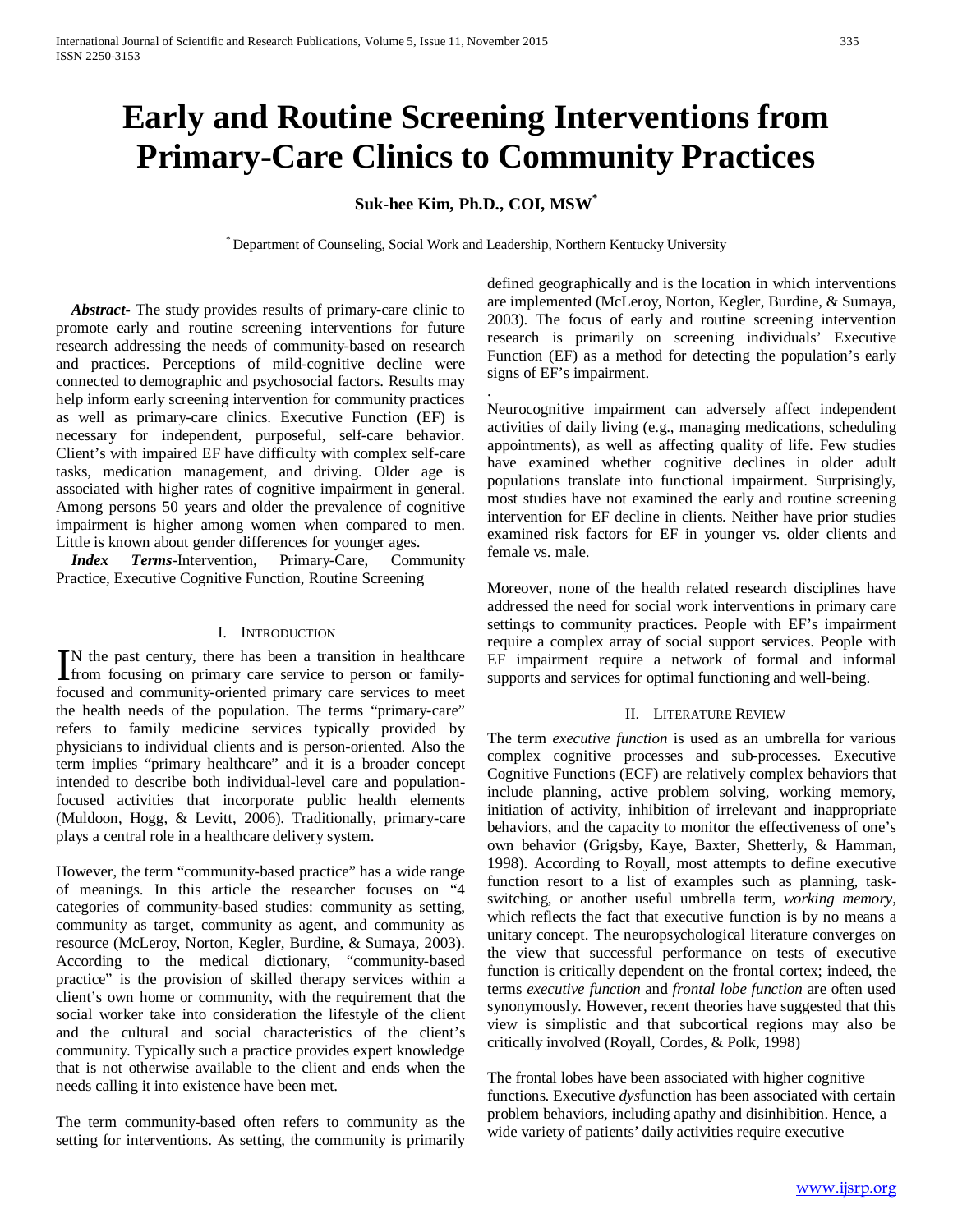functioning. Many may be of particular interest to primary health care providers, including self-management, taking medications properly, comprehending medical information and making medical decisions during the informed consent process (Royall, Palmer, & Chiodo, 2004). Historically, however, no studies to date have examined the prevalence of impaired executive function in a primary care setting.

## III. METHODOLOGY

This study used a quantitative cross-sectional research and the unit of analysis was the individual client while the main grouping variable was the primary-care clinic site. The study was approved by the Institutional Review Board. During a series of one-day sessions in each of our primary care clinics, researcher administered CLOX test to all clients seen aged 18 years and older. To perform the CLOX test a subject is asked to 'Draw a clock with the time set at 1:45. Place the hands on the face so that even a child can read it' (Royall et al., 1998). The clock is then scored based on 14 criteria. A drawing without errors can have a maximum score of 14 points, and drawings were judged impaired if they had a score of 9 or less. This research presents preliminary data from 6 of our 22 community-based clinical sites.

Instrument: CLOX test. Measures clock drawing on a 15 point scale. Score <=9 considered impaired. Clients: N=597, 72.6% female.5 General Primary Care Practices: Social Services for clients. Provide care for medically and socially underserved clients.

The Research CLOX instructions can be repeated until they are clearly understood, but once the subject begins to draw no further assistance is allowed b(Royall, Cordes, & Polk, 1998). The participant is presented only with a blank surface and no further guidance regarding the task. The Research CLOX reflects performance in various ways. Clients are responsible for choosing the clock's overall form (a digital or analog face, alarm clock, wrist watch, or wall clock, etc.), its size, position on the paper, elements (hands, numbers, date, indicators), and the forms of these elements (hands as arrows, relative lengths, Roman versus Arabic numerals, etc.) (Royall, Cordes, & Polk, 1998). Furthermore, the subject must also initiate and persist in clock drawing through a sequence of constructional actions (usually drawing the outer circle, followed by placing the numbers, followed by setting the time).

Finally, the Clock form and its verbal instructions have been designed to distract the subject with strongly associated but irrelevant cues. The survey instructions use the words *hand* and *face* because they are more strongly associated with body parts than clock elements and may trigger semantic intrusions from their more common meanings. Moreover, the number *45* does not appear on a typical clock face and may intrude into the client's construction in the form of a digital image (1:45) or hands pointing to the four or five o'clock positions (Royall, Cordes, & Polk, 1998).

## IV. FINDINGS

*Impairment Rate by Age*. 16.2 percent of clients demonstrated impaired executive function. There were significant differences impairment rates between clinic sites. To remove the effect of age, age adjusted rates were calculated for each clinic site. Rates of executive impairment vary by age and gender. Although oldest clients have the highest rates of impairment, there is evidence of impairment in even the youngest age groups. The rate of impairment increases with age.

*Group Age 50 and older (n=79)*. The percent impaired across all clinic sites combined was 32.9%. There were no significant differences in average CLOX score by site which ranged from 9.4 to 10.4. Among those with a score of 9 or less, 61.5% were female. *Group Age 49 and younger (n=163)*. The percent impaired across all clinic sites was 20.9%. In this age group, there were significant differences in CLOX score by site (F=2.72, p<.02). Among those who were impaired, 67.6% were male. *Impairment Rate by Gender*. At every age, men are more likely to be impaired than women. Both groups show an age related increase in the prevalence of impairment.

## V. CONCLUSION

These data suggest that executive impairment in the general population of primary care client is common. The researcher also identified significant differences between clinics in the prevalence of impaired younger adults. While the rate of cognitive impairment was expected among older adults, the prevalence among 18 to 49 year olds is surprising. Our sample of impaired adults aged 50 and older were mostly female. In most studies of older adults, clients with cognitive impairment are predominantly female. However, the male predominance among younger adults suggests a gender difference in the timing of the presentation of cognitive decline. If these observations can be replicated, they have significant implications for social work practice.

## VI. IMPLICATION AND FUTURE RESEARCH

One implication of these observations is that the gender difference in EC impairment may be attributable to unrecognized cognitive impairment among younger men. Executive impairment is highly prevalent in our training clinics. Two surprise observations were the impairment rates among males and persons under the age of 45. The researcher is continuing to collect these data in a wider variety of primary social work clinical settings and community settings. If the trend remains, we would advocate proactive screening with clock drawing in general social work primary care setting. Social work practitioners use the clock drawing test and whichever coring model they prefer, then move the knowledge base to the next level by learning how to treat clients with such impairment from primary-care clinics to community-based practices.